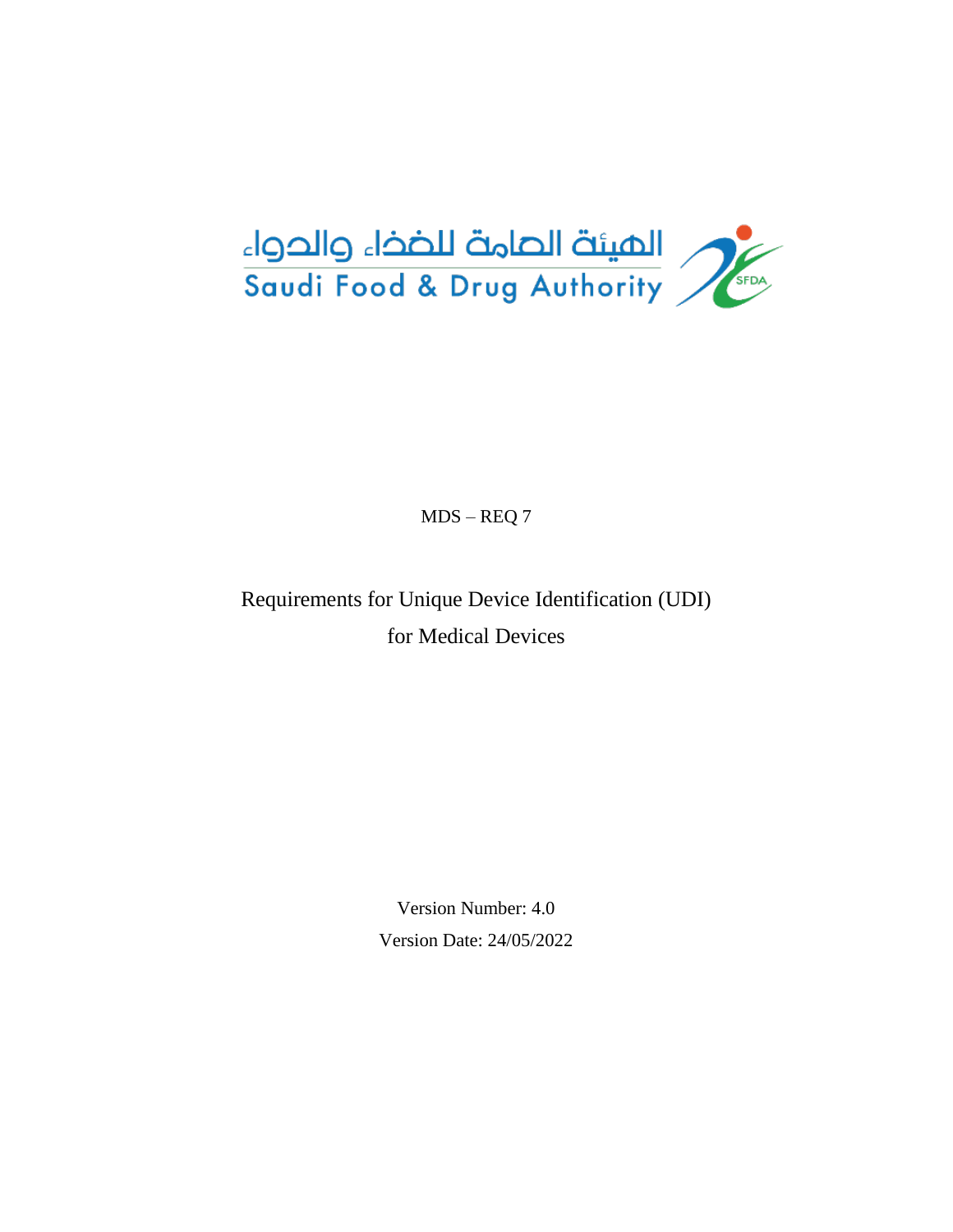

# **Table of Contents**

| A.             |                                                                                   |
|----------------|-----------------------------------------------------------------------------------|
| <b>B.</b>      |                                                                                   |
| $\mathbf{C}$ . |                                                                                   |
| D.             |                                                                                   |
| Е.             |                                                                                   |
|                |                                                                                   |
| A <sub>1</sub> |                                                                                   |
| <b>B.</b>      |                                                                                   |
| C.             |                                                                                   |
| D.             |                                                                                   |
| E.             |                                                                                   |
| $F_{\cdot}$    |                                                                                   |
| G.             |                                                                                   |
| H.             | Procedure Pack and Kits (which includes non-homogenous package configurations) 12 |
| I.             |                                                                                   |
| J.             |                                                                                   |
| K.             |                                                                                   |
|                |                                                                                   |
|                |                                                                                   |
|                |                                                                                   |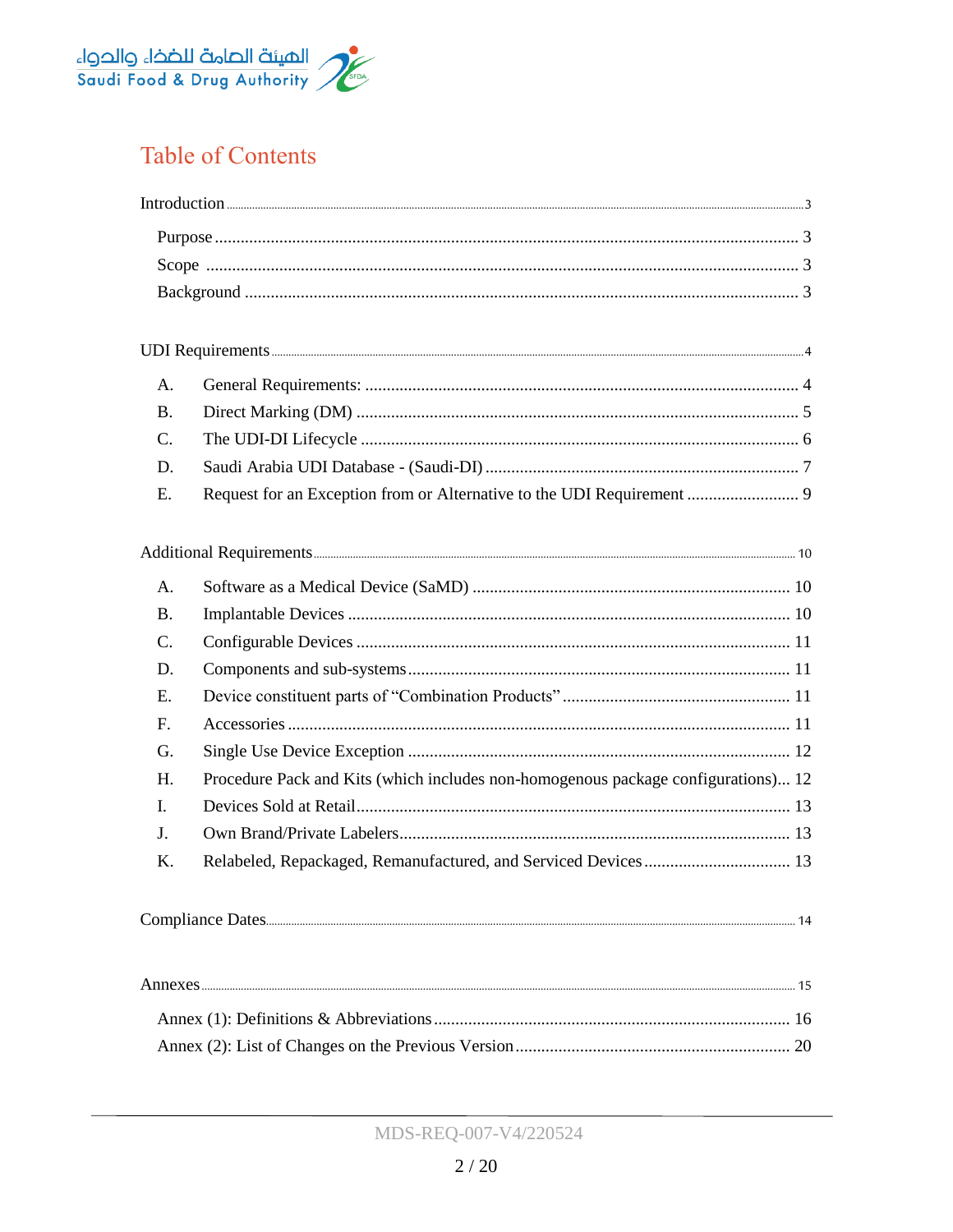

# <span id="page-2-0"></span>**Introduction**

### <span id="page-2-1"></span>Purpose

This document aims to identify SFDA requirements of Unique Device Identification (UDI) for medical devices.

The purpose of UDI requirements and its database is to provide standardized identification of medical devices. The associated device-specific meta-data will support a numerous and various public-health and safety initiatives. These include device traceability, identification of fraudulent medical devices, safety alerts, field safety corrective actions, incident, adverse event reporting, etc.

#### <span id="page-2-2"></span>Scope

The requirements apply to the following:

- A. All medical devices and medical supplies and accessories that are intended to be placed on the Kingdom of Saudi Arabia market and not exempted from marketing authorization requirements.
- B. Manufacturers, Authorized Representatives

### <span id="page-2-3"></span>Background

SFDA issued this document in reference to article (10/17) of the " Executive Regulation of Medical Devices Law" issued by Saudi Food and Drug Authority Board of Directors decree No. (3-29-1443) dated 19/2/1443H.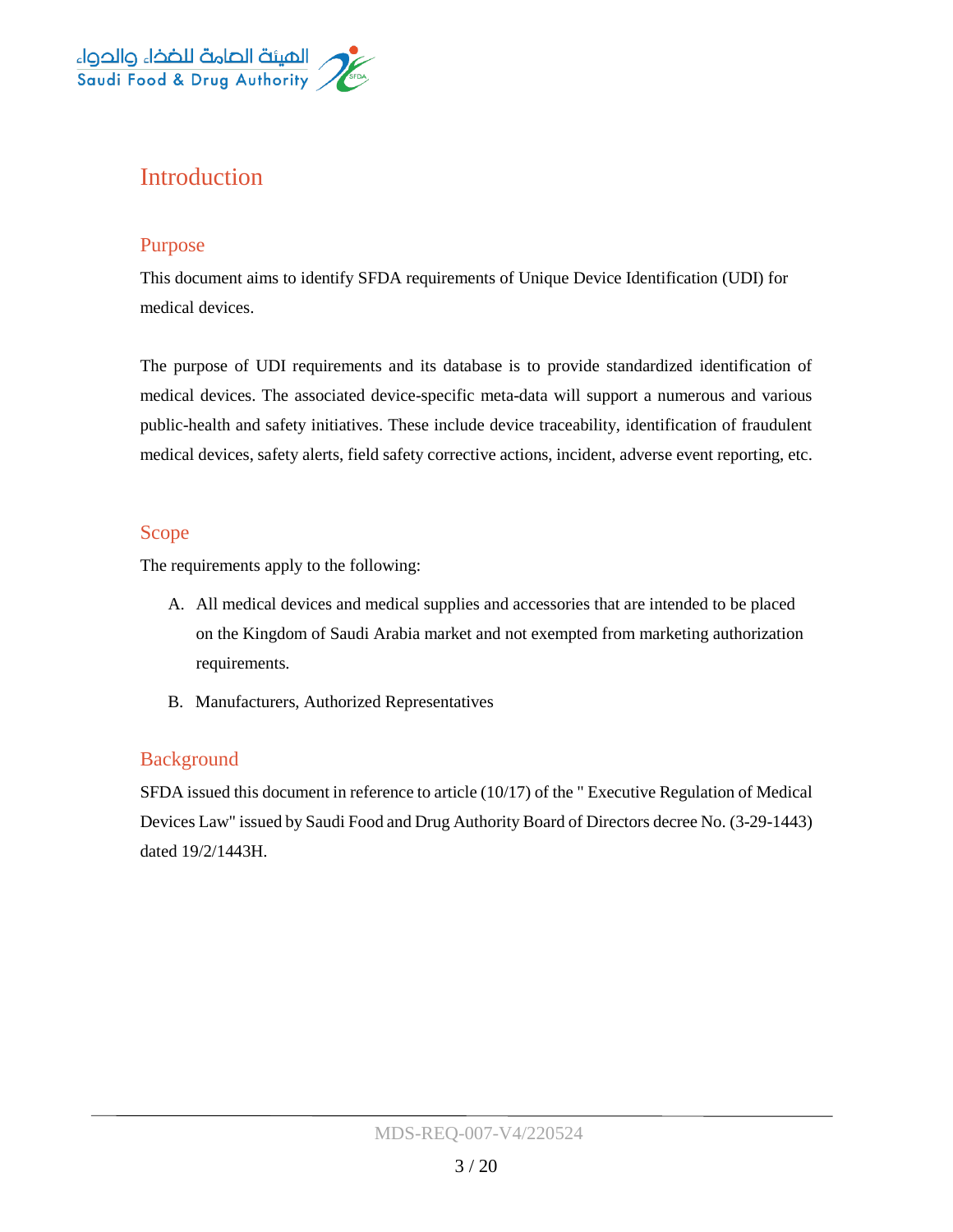

# <span id="page-3-0"></span>UDI Requirements

### <span id="page-3-1"></span>A. General Requirements:

- 1. The manufacturer shall assign and manage UDI by following and applying the standards and specification of one of the accepted issuing agencies (GS1, HIBCC and ICCBBA).
- 2. The marking of the UDI does not replace any other marking or labeling requirements.
- 3. The UDI shall contain two parts: the UDI-DI and the UDI-PI(s).
	- a. The UDI-DI is unique to a specific manufacturer's device and provides access to the information in (Saudi-DI) database. Moreover, The UDI-DI shall be globally unique at all levels.
	- b. If a lot number, serial number, software identification, expiration date (use by), or manufacturing date, is on the label or package, it shall be included in the UDI-PI. However, if manufacturing date is not used for control purposes, and other UDI-PIs are present, then manufacturing date may be omitted from the UDI.
- 4. The UDI shall be placed on the primary label of the device and on all higher levels of packaging and be presented in two forms:
	- a. Easily readable plain-text (Human readable interpretation HRI), and
	- b. AIDC technology.
- 5. The HRI format shall follow the rules of the UDI issuing agency; it shall be the full, proper HRI, including application identifier (AIs), and NOT a mix of HRI and non-HRI text.
- 6. If the AIDC technology is not evident upon visual examination of the label or package, the label or package shall disclose the presence of AIDC technology.
- 7. When there is an AIDC carrier on the product labeling other than the UDI, the UDI shall be easily and readily identifiable.
- 8. If using a linear barcode on the primary package, the entire UDI shall concatenate into a single barcode.
- 9. Stacked/spilled barcode alone is not acceptable on the primary package.
- 10. If the manufacturer is using RFID technology, a linear or 2D barcode or another type of barcode shall also be provided on the label.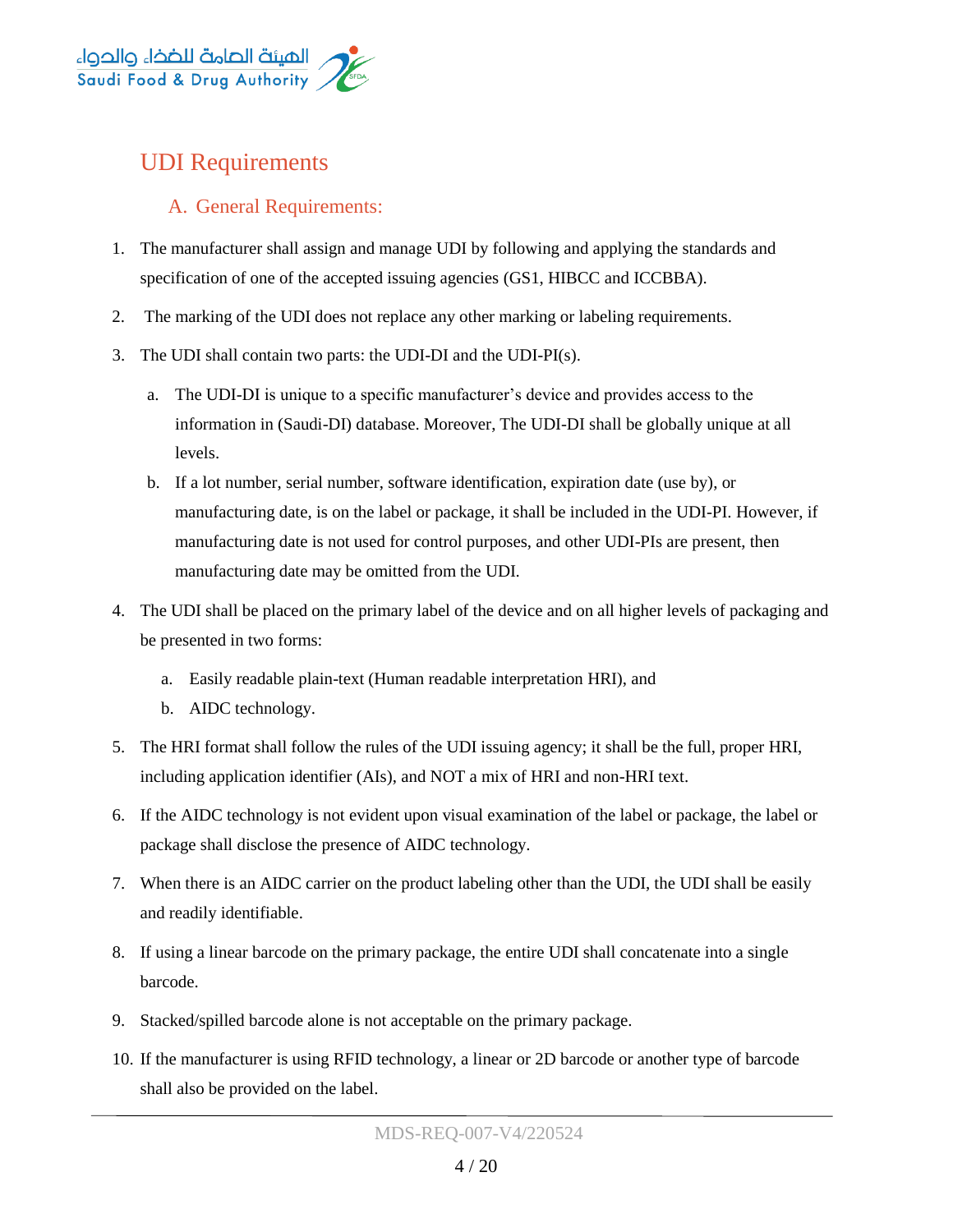

- 11. Barcodes shall be verified according to the appropriate ISO/IEC standard, and they shall meet the issuing agency's grading standards.
- 12. The UDI shall be readable during normal use and throughout the intended life of the device.
- 13. The UDI shall be placed so that the AIDC can be accessed during normal operation, storage and transport.
- 14. If the UDI is readily readable and in the case of AIDC scannable through the device's package, then the placing of the UDI on the "outer" package shall not be required.
- 15. Other Production Identifier (PI) (such as expiration, use by date, lot number) shall not be removed from the label or package even if it is being conveyed in the UDI.
- 16. Placing of the UDI on the label or device itself shall not negatively impact the risk and performance of the device.

### <span id="page-4-0"></span>B. Direct Marking (DM)

- 1. Reusable devices subject to the UDI requirements shall also bear a DM UDI on the device itself if the device is intended to be used on multiple patients and intended to be reprocessed between patients uses, the UDI must be readable after reprocessing cycles for the intended life of the device.
- 2. The DM UDI shall be permanent and readable during normal use and throughout the intended life of the device.
- 3. If the device's primary label is on the device itself and is permanent a separate DM UDI is not required. However, the UDI label requirements will apply.
- 4. The UDI provided through the DM UDI may be:
	- a. Identical to the UDI that appears on the label of the device, or
	- b. A different UDI used to distinguish the unlabeled/unpackaged device.
- 5. Direct Marking UDI may be provided through either or both of the following:
	- a. Easily readable plain-text/HRI;
	- b. AIDC technology, or any alternative technology, that will provide the UDI of the device on demand.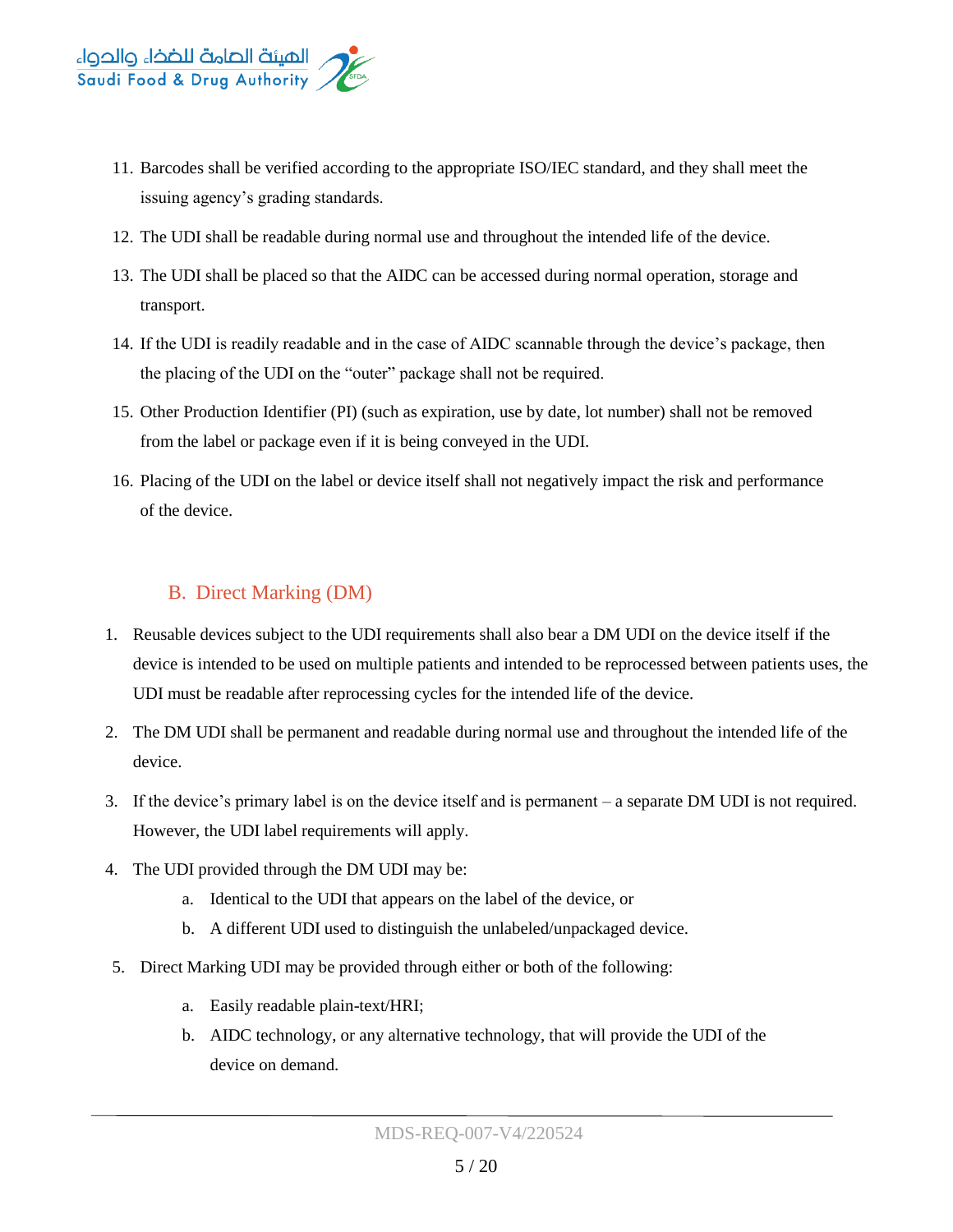

- 6. A reusable device is exempt from the DM requirement if the manufacturer can adequately demonstrate and document that:
	- a. Any type of DM would interfere with the safety, performance or effectiveness of the reusable device;
	- b. The reusable device cannot be directly marked because it is not technically feasible;
	- c. The reusable device has been previously directly marked.
	- d. The reusable device is only intended to be cleaned between patient use (and not intended to undergo disinfection and/or sterilization before each use or between uses
	- e. The reusable device is a single-patient use device (that is used more than once on or by the same patient).

#### <span id="page-5-0"></span>C. The UDI-DI Lifecycle

A new, unique UDI-DI is required whenever there is:

- 1. change made to a device or its attributes, and the change may include but not limited to the following:
	- a. a new variant such as version, model, etc.
	- b. Could lead to ambiguity in the identification of the device,
	- c. Could affect the traceability of the device,
	- d. Creates a new package, or
- 2. Change to any of these data elements:
	- a. Issuing Agency
	- b. Primary UDI-DI Number
	- c. Quantity of items within the package
	- d. Brand/Trade Name
	- e. Version or Model
	- f. Clinically Relevant Size
	- g. Labeled as Single Use
	- h. Device required to be labeled as containing natural rubber latex
	- i. MRI safety information (if not already labeled as Safe, Unsafe, or Conditional)
	- j. Device Packaged as Sterile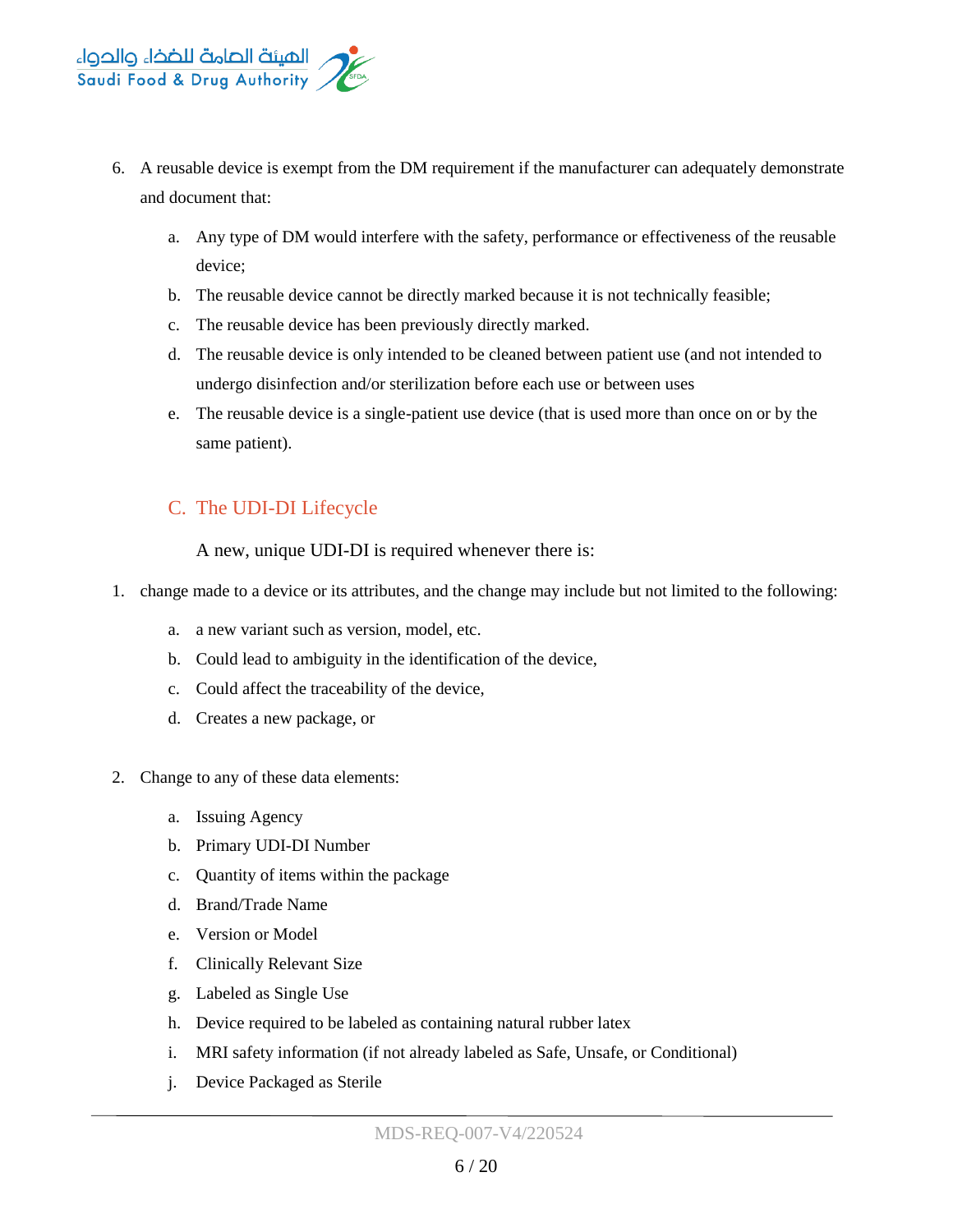

## <span id="page-6-0"></span>D. Saudi Arabia UDI Database - (Saudi-DI)

- 1. The manufacturer, authorized representative, shall submit and maintain the appropriate data to the (Saudi-DI) database for all devices subject to this guidance.
- 2. The UDI-DI data shall be available in the (Saudi-DI) database at the time the device is placed on the market.
- 3. For changes not requiring a new UDI-DI, the manufacturer shall update the relevant record within ten working days of making the change.
- 4. The manufacturer, or its authorized representative, shall validate UDI data during submission process also on an annual basis.
- 5. SFDA may request additional information, updates, or data confirmations at any time.
- 6. Some data in the (Saudi-DI) database will be publicly available.
- 7. The manufacturer, authorized representative shall provide in the (Saudi-DI) database all the following device attribute information unless otherwise noted.
- 8. All the following device attribute information shall be provided unless otherwise noted. (Note: Some of the data values will be retrieved from SFDA databases and do not require to be entered again in the (Saudi-DI) database:

#### **a) Information Retrieved from SFDA database**

|                | SFDA medical device listing number                                                                              |    | Name and address of the manufacturer                                        |
|----------------|-----------------------------------------------------------------------------------------------------------------|----|-----------------------------------------------------------------------------|
| 2              | Name and address of the authorized representative.                                                              |    | Home-use / lay person                                                       |
|                | Brand/Trade name                                                                                                |    | Arabic version of Brand/Trade name – for Lay<br>person/home-use devices.    |
| $\overline{4}$ | Device description $-$ as labeled, in the labeling, or<br>presented in marketing material, including a website. | 9  | Arabic version of device description – for lay<br>person / home-use devices |
|                | Risk class of the device. $(A, B, C, D)$                                                                        | 10 | <b>GMDN</b>                                                                 |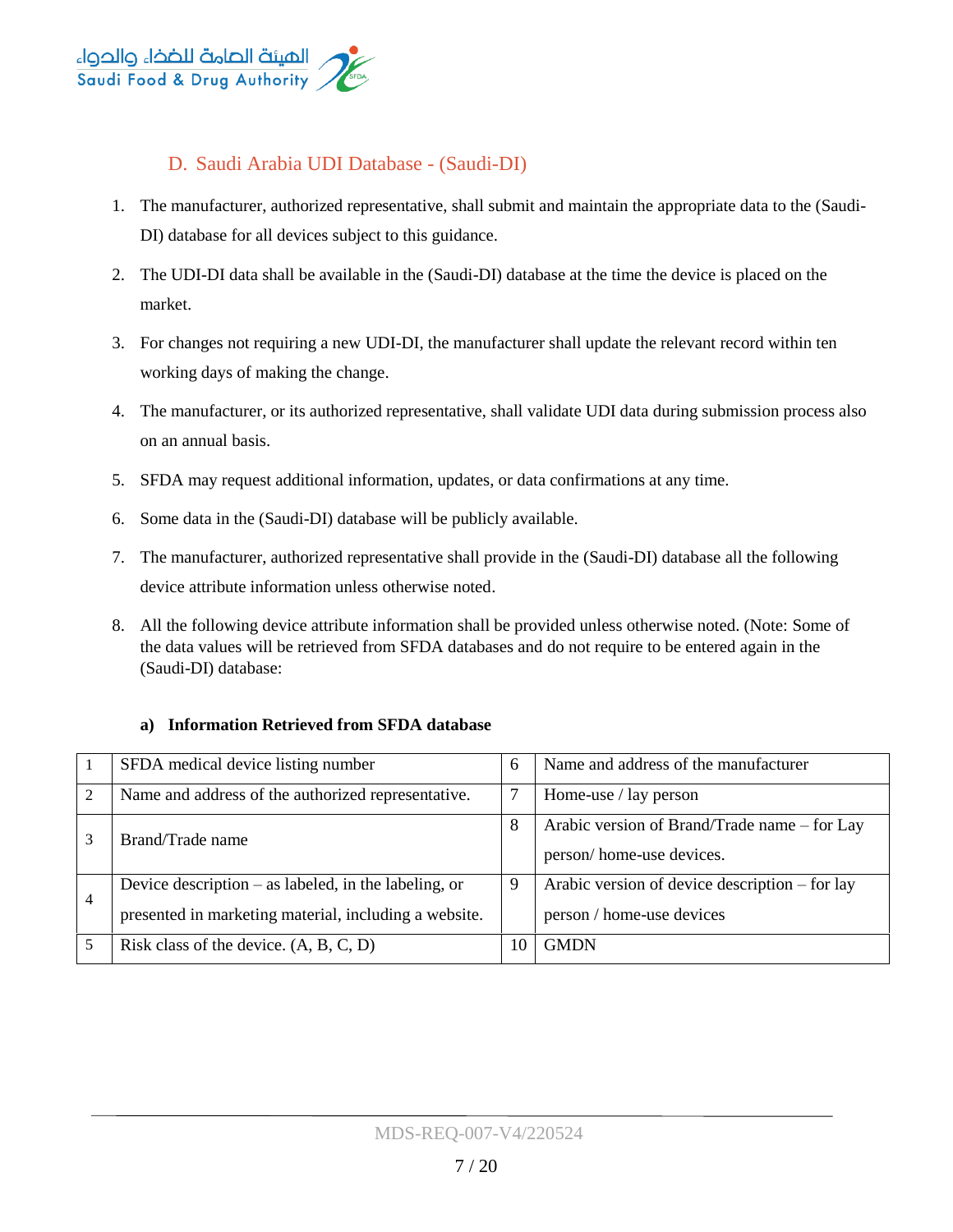

#### **b) Information to be Entered in (Saudi-DI) database**

| $\mathbf{1}$                                                                                        | Variants such as version/model name/number identifier.<br>Note that this is a manufacturer specified identifier $-$ and is<br>in addition to, and different from, the GMDN Preferred                                                                                                                                                                        |                    |    |                                                                                 | Catalog number                                                                |
|-----------------------------------------------------------------------------------------------------|-------------------------------------------------------------------------------------------------------------------------------------------------------------------------------------------------------------------------------------------------------------------------------------------------------------------------------------------------------------|--------------------|----|---------------------------------------------------------------------------------|-------------------------------------------------------------------------------|
| $\overline{2}$                                                                                      | Term identified.<br>Primary UDI-DI on the device's primary label, which<br>consider a primary key in the database and other DIs are<br>linked to it. It's the GTIN-14 (GS1) [and for those devices<br>intended exclusively for retail Point of Sale (POS), the<br>GTIN-12/13 provided in a 14-digit format], HIBC-LIC<br>(HIBCC), or ISBT 128-PPIC (ICCBBA) |                    |    |                                                                                 | <b>Clinically Relevant Size</b>                                               |
| 3                                                                                                   | Quantity – number of devices in this package                                                                                                                                                                                                                                                                                                                |                    | 12 |                                                                                 | Device labeled as containing natural rubber<br>latex or dry natural rubber    |
| $\overline{4}$                                                                                      | Unit of use the DI number (when the number of units<br>$(quantity) > 1)$ [can be used in multiple DI records]                                                                                                                                                                                                                                               |                    |    | rubber latex"                                                                   | Device labeled as "Not made with natural                                      |
| 5                                                                                                   | Production identifier(s) included in the UDI [lot/batch<br>number, serial number, expiration (use by) date,<br>manufacturing date, and/or software version number]                                                                                                                                                                                          |                    |    | MRI safety status (safe, unsafe, or conditional<br>- or label does not contain) |                                                                               |
| 6                                                                                                   | Is it a software                                                                                                                                                                                                                                                                                                                                            |                    |    |                                                                                 | Critical warnings or contra-indications (as<br>indicated on the device label) |
| 7                                                                                                   | The maximum number of reuses (where the label indicates<br>the maximum number of reprocessing cycles)                                                                                                                                                                                                                                                       |                    |    |                                                                                 | Special storage conditions (if labeled)                                       |
| 8                                                                                                   | The equivalent DIs to the primary DI If the same device can be provided to the KSA market with different DI<br>(separate DI records for the other DIs may, or may not, be in (Saudi-DI) database).                                                                                                                                                          |                    |    |                                                                                 |                                                                               |
| 9                                                                                                   | Previous DI (see Chapter One, section C) – the UDI-DI that was changed because there was a change made to a<br>device or its attributes that resulted in a new DI record, a new version or model, or a new package.                                                                                                                                         |                    |    |                                                                                 |                                                                               |
| For Kit / Procedure Pack, or Configurable devices<br>List the components                            |                                                                                                                                                                                                                                                                                                                                                             |                    |    |                                                                                 |                                                                               |
| 17                                                                                                  | Is it a single-use device or kit / Procedure Pack, or configurable devices                                                                                                                                                                                                                                                                                  |                    |    |                                                                                 |                                                                               |
| 18                                                                                                  | Name of the component                                                                                                                                                                                                                                                                                                                                       | 19 DI of component |    | 20                                                                              | DI Issuing agency of component                                                |
| <b>For devices subject to Direct Marking</b><br>and DM UDI is different than the primary label UDI, |                                                                                                                                                                                                                                                                                                                                                             |                    |    |                                                                                 |                                                                               |
| 21                                                                                                  | provide the Direct Marking Device Identifier (DM-DI)                                                                                                                                                                                                                                                                                                        |                    |    |                                                                                 |                                                                               |
| 22                                                                                                  | Determine Product Identifier (PIs): lot number, serial number, expiration (use by) date, manufacturing date,                                                                                                                                                                                                                                                |                    |    |                                                                                 |                                                                               |
| 23                                                                                                  | The DM UDI is presented as:<br>Plain-text/human-readable interpretation (HRI)<br><b>AIDC</b>                                                                                                                                                                                                                                                                |                    |    |                                                                                 |                                                                               |
| <b>For devices packages</b> (repeatable for multiple packages levels):                              |                                                                                                                                                                                                                                                                                                                                                             |                    |    |                                                                                 |                                                                               |
| 24                                                                                                  | The Package UDI-DI number<br>25<br>Quantity per package                                                                                                                                                                                                                                                                                                     |                    |    |                                                                                 |                                                                               |
| 26                                                                                                  | Package type (e.g., case, carton, box)                                                                                                                                                                                                                                                                                                                      |                    |    |                                                                                 |                                                                               |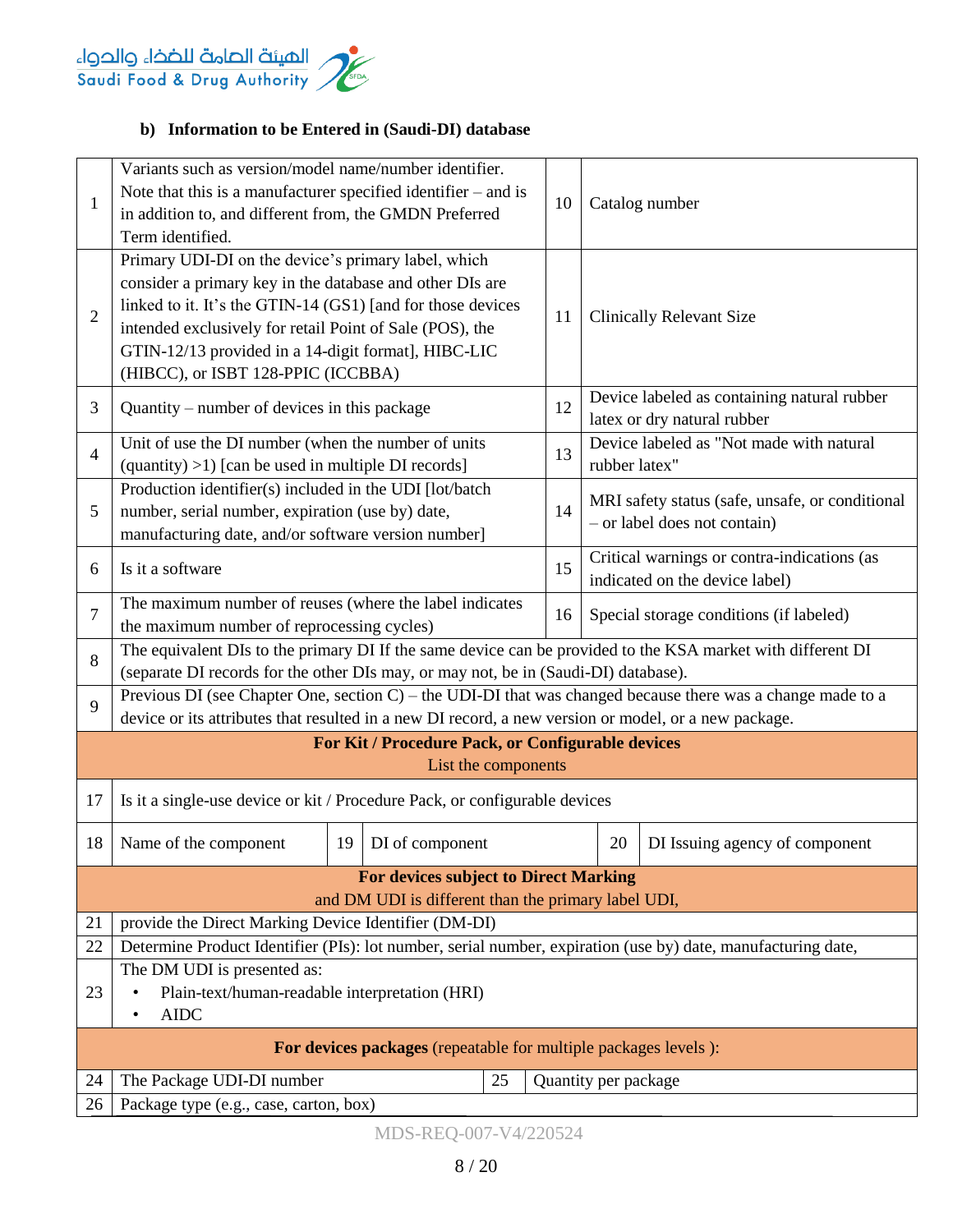

#### <span id="page-8-0"></span>E. Request for an Exception from or Alternative to the UDI Requirement

In certain cases, such as space constraints, may need an exception from certain requirement. Therefore, manufacture shall assess the case based on the requirements to

- 1. A manufacturer, authorized representative may submit a request for an exception from or alternative to any of the requirements.
- 2. A written request for an exception or alternative shall:
	- a. Identify the device or devices that would be subject to the exception or alternative;
	- b. Identify the specific parts of this guidance for an exception or alternative;
	- c. If requesting an exception, explain why you believe the requirements are not feasible;
	- d. If requesting an alternative, describe the alternative and explain why it would provide for more accurate, precise, or rapid device identification than the requirements or how the alternative would better ensure the safety or effectiveness of the device that would be subject to the alternative.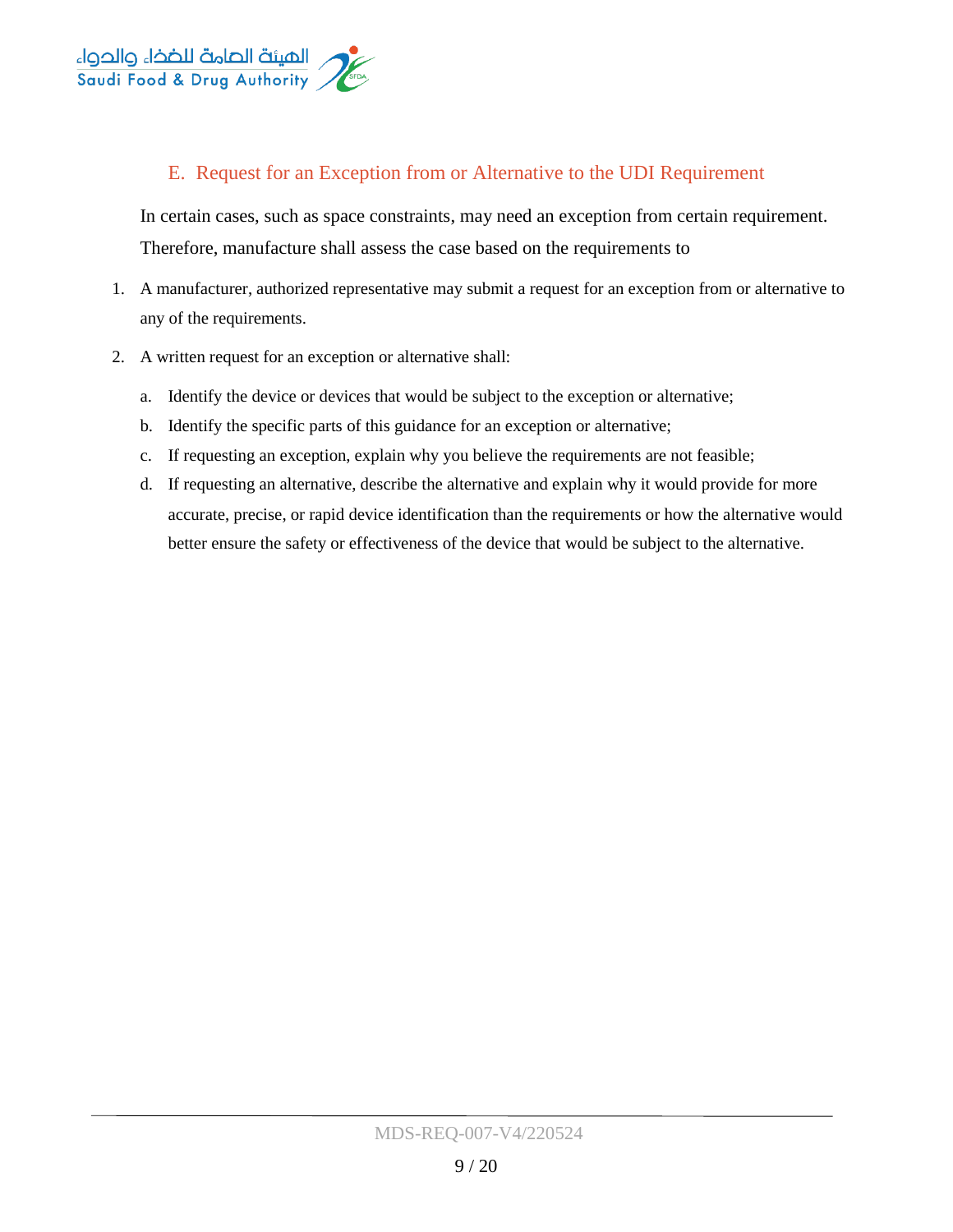

# <span id="page-9-0"></span>Additional Requirements

#### <span id="page-9-1"></span>A. Software as a Medical Device (SaMD) / Software in a Medical Device (SiMD)

- 1. SaMD and SiMD that are distributed in both a physical, packaged form and in a form that is not packaged (e.g., when downloaded) may use the same or a different UDI for each form.
- 2. UDI shall be applied to the physical media and label or package that containing SaMD /SiMD.
- 3. UDI shall be provided on a readily accessible screen for the user in an easily readable plain-text format (e.g., in an about, help, or start-up screen).
- 4. Software lacking a user interface (e.g., middleware for image conversion) shall be capable of transmitting the plain-text/HRI portion of the UDI through an Application Programming Interface (API).
- 5. Only the plain-text/HRI portion of the UDI shall be required in the software display and shall include the relevant Products Identifier (PIs) / application identifier (AIs).
- 6. In addition to the change rules outlined in Chapter One, section (C), a new UDI-DI shall be required whenever there is a major modification that impact:
	- a. The original performance and effectiveness,
	- b. The safety or the intended use of the Software, or
	- c. The interpretation of data.

### <span id="page-9-2"></span>B. Implantable Devices

- 1. Implantable devices that include a patient Implant card shall contain the device's identification, including its UDI information.
- 2. The full UDI (UDI-DI and UDI-PI) of an implantable device shall be readily available, either electronically or readable (scannable), at the point of implantation.
- 3. All active implantable devices shall be controlled by serial number.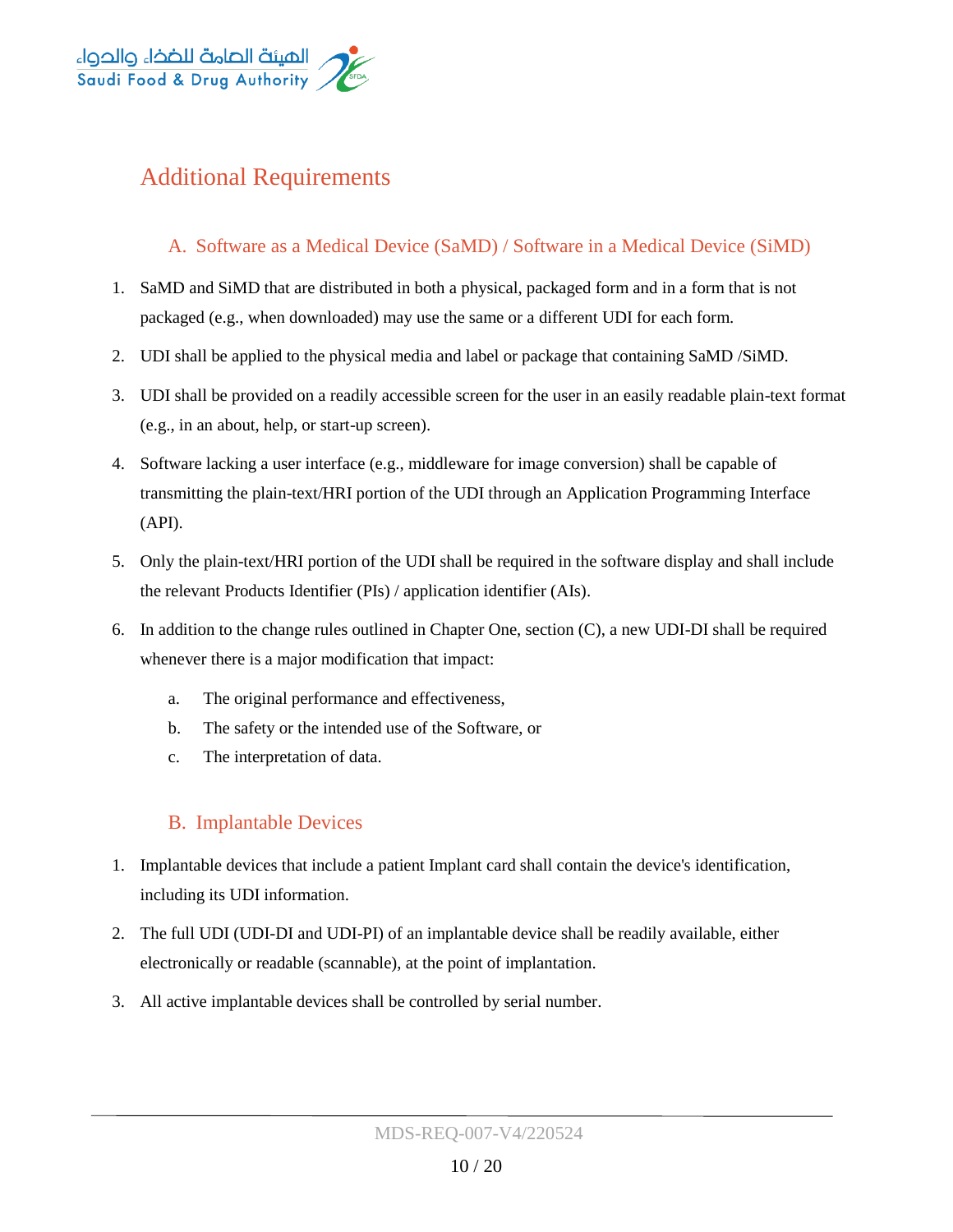

## <span id="page-10-0"></span>C. Configurable Devices

- 1. An UDI shall be allocated to the configurable device in its entirety and called the configurable device UDI.
- 2. The configurable device UDI shall be placed on the assembly that will not be exchanged during the lifetime of the system and shall be identified as the Configurable device UDI.
- 3. If the configurable device UDI is present electronically and not physically located on the label, then the location and how to access it shall clearly describe and identify to the user in the label and the operation interface

### <span id="page-10-1"></span>D. Components and sub-systems

- 1. Each component or sub-system that can be removed or separated from the configuration or is available and distributed on its own (placed on the market) shall have its own, separate UDI and meet all of the other UDI requirements.
- 2. Components that significantly change the intended purpose, safety, or performance of the device shall, for the purposes of UDI, be considered a remanufacturing operation – and as such, subject the entire device to a new UDI-DI.

## <span id="page-10-2"></span>E. Device constituent parts of "Combination Products"

When a device is placed on the market or put into service, incorporates a substance which, if used separately, would be considered to be a medicinal product, and as per SFDA classification and authorization the medical device(s) and medical supply, and/or its accessories, shall meet the UDI requirements.

#### <span id="page-10-3"></span>F. Accessories

Each accessory that can be installed or removed by the end-user (regardless of whether it is commercially available and distributed on its own) or is available and distributed on its own (placed on the market), shall have its own, separate UDI and meet all of the other UDI requirements of this guidance.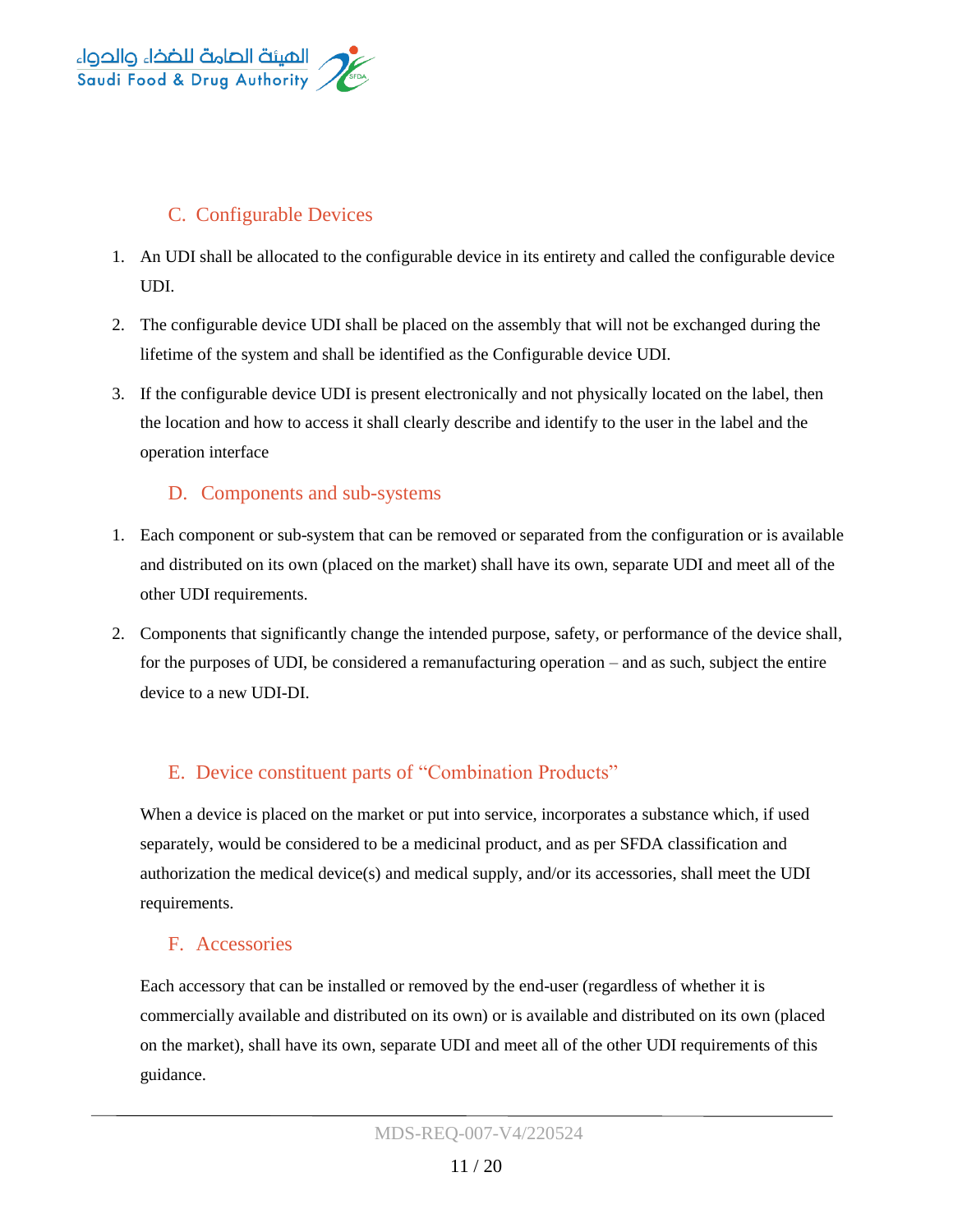

### <span id="page-11-0"></span>G. Single Use Device Exception

- 1. Individual single-use devices, which are labeled and packaged individually, are not required to have the UDI on the individual device label/package if all of the following conditions are thoroughly documented and met – the single-use devices are:
	- a. All of the same version or model,
	- b. Distributed together in a single package,
	- c. Stored in that package until removed for use,
	- d. Not intended for individual distribution, and
	- e. Not implantable devices.
- 2. The primary UDI will be on the package of these individual single-use devices.
- 3. When this exception is used, (Saudi-DI) database will require that a Unit of Use DI be assigned to the unmarked individually labeled and packaged device and entered into the database.
- 4. UDI Direct marking is not a mandatory requirement on single-use devices

# <span id="page-11-1"></span>H. Procedure Pack and Kits (which includes non-homogenous package configurations)

- 1. A procedure pack or kit shall have its own, unique UDI (DI and PI) referencing this specific collection of devices.
- 2. All of the devices within the pack/kit shall be marked with their own UDI. unless the device is:
	- a. An individual single-use disposable device, which cannot be used outside the context of the kit or procedure pack, or
	- b. Otherwise exempt from having an UDI on the label or package of the device that is in the kit or procedure pack.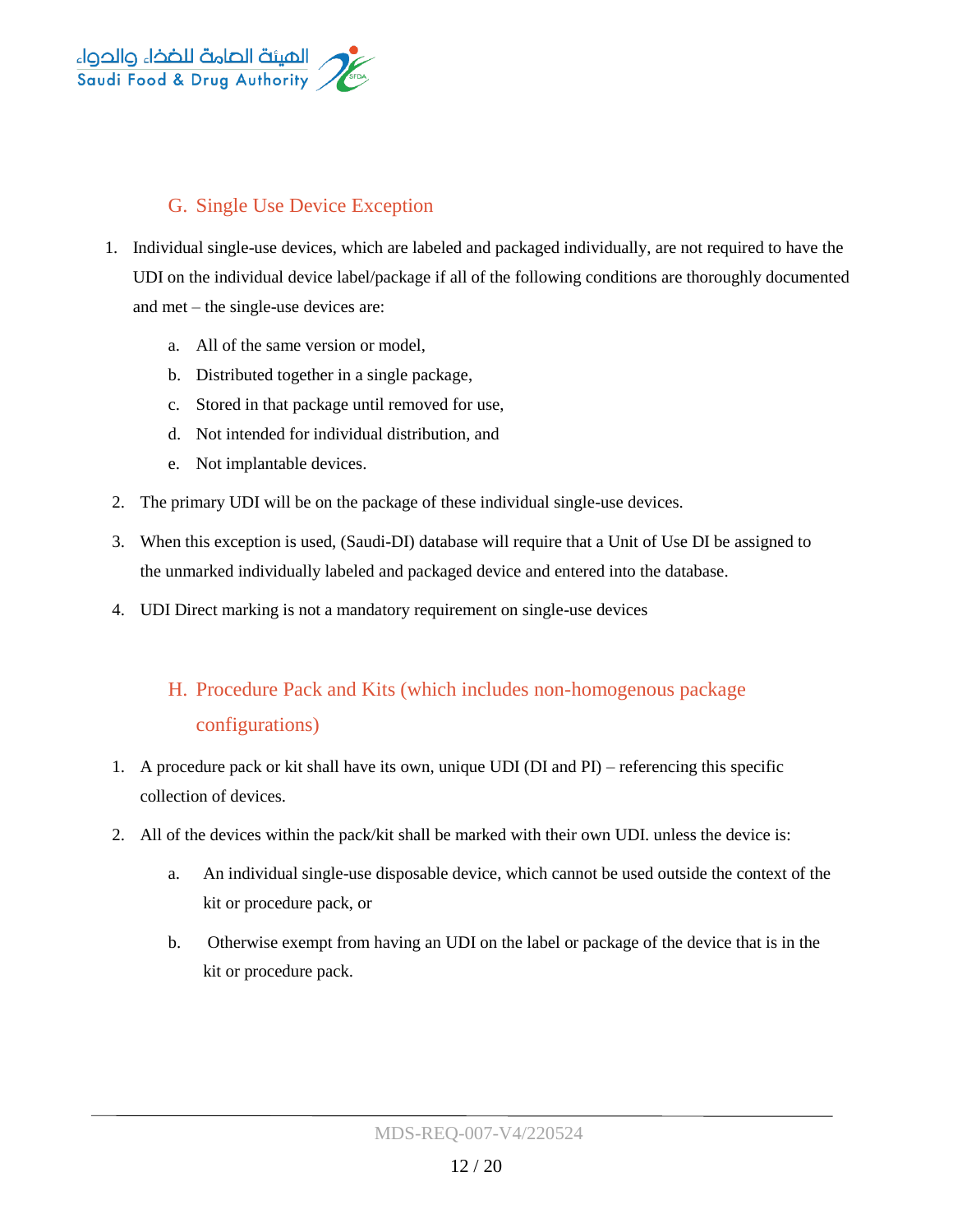

## <span id="page-12-0"></span>I. Devices Sold at Retail

- 1. For devices intended exclusively for retail point of sale, the UDI-PI(s) do not need to be included in the UDI's AIDC or other alternative data capture that appear on the point of sale package.
- 2. Higher levels of packaging, not intended for retail Point of Sale, shall contain the full UDI.
- 3. A device intended both for retail and used in clinical environments, e.g., hospitals. Shall also contain the full UDI on the label and packaging, in addition to the retail data carrier.

### <span id="page-12-1"></span>J. Own Brand/Private Labelers

For the purposes of UDI, an Own Brand or Private Labeler, who labels a device from a third party under his name and/or Trade/Brand name, is considered the manufacturer of the devices – and is responsible for the UDI of the labeled device.

### <span id="page-12-2"></span>K. Relabeled, Repackaged, Remanufactured, and Serviced Devices

- 1. Re-labelers, re-packagers, and re-manufacturers, shall create their own, new UDI for the relabeled, repackaged, or remanufactured medical device, which shall replace the OEM's UDI where it exists.
- 2. The new UDI shall meet all of the requirements of this guidance.
- 3. The re-processor, re-labeler, re-packager, re-furbisher, or re-manufacturer shall keep, where available, a record of the UDI of the original device.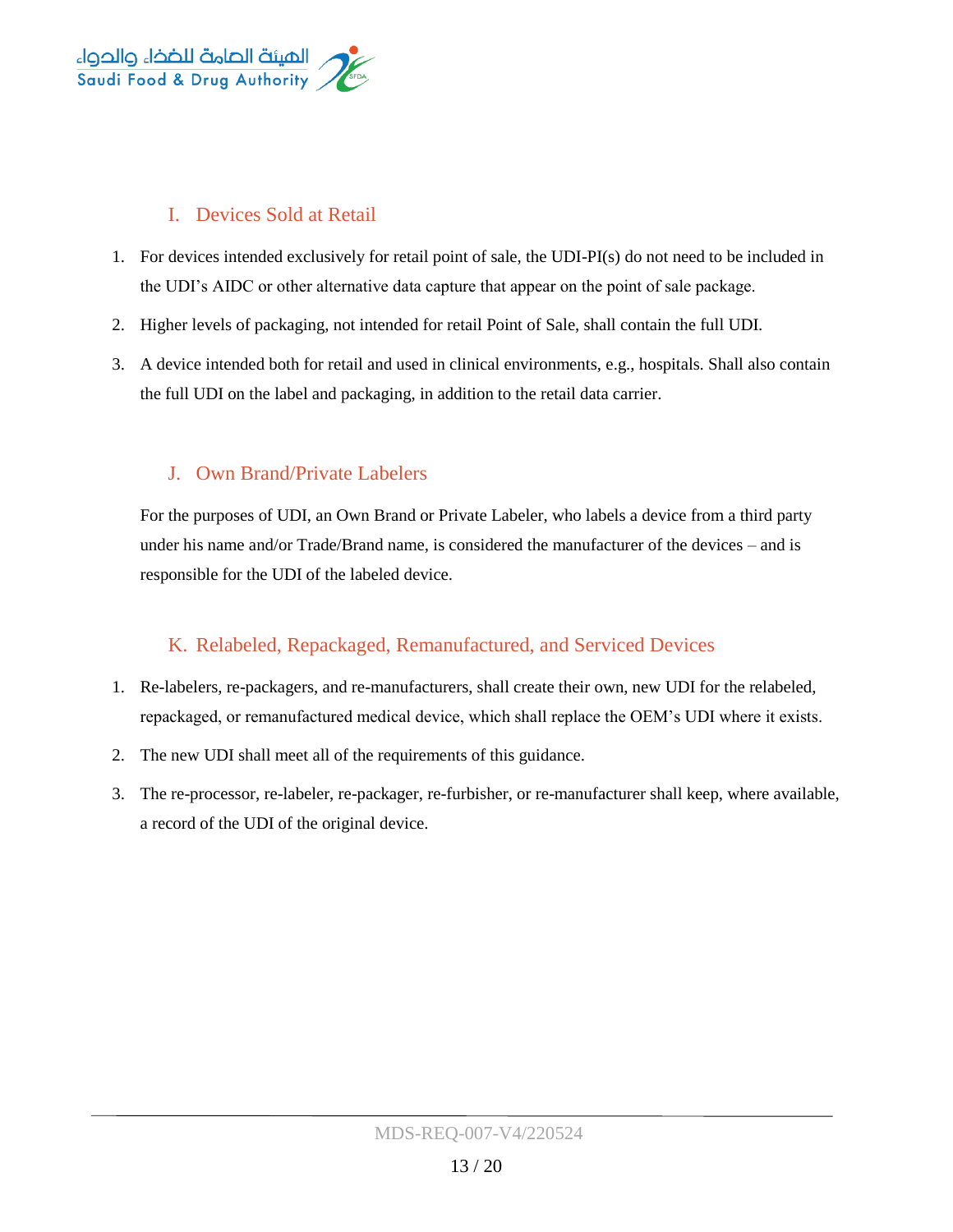

# <span id="page-13-0"></span>Compliance Dates

- The UDI database (Saudi-DI) has been launched and become effective since 1st October 2020.
- The enforcement plan will be in phases based on device risk classes and according to SFDA announcement on the website : <https://sfda.gov.sa/ar/node/80966>. Therefore, all medical devices subject to this guidance shall comply with UDI requirements within the announced timeframe.
- The required data shall be submitted in the (Saudi-DI) database; and UDI shall be available on device before the deadline of the compliance date.
- Medical devices imported before compliance date can be distributed for 1 years after the compliance date.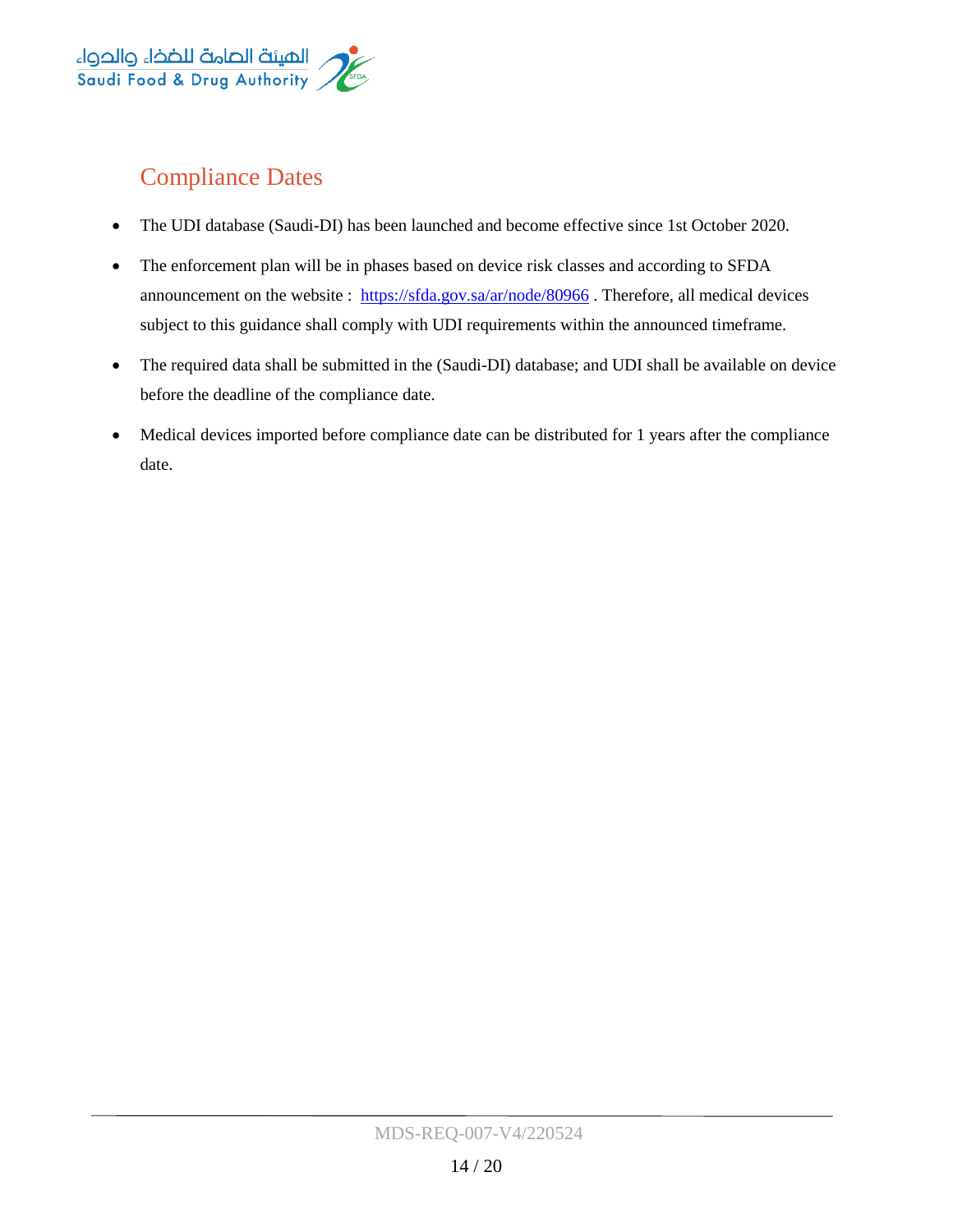

<span id="page-14-0"></span>Annexes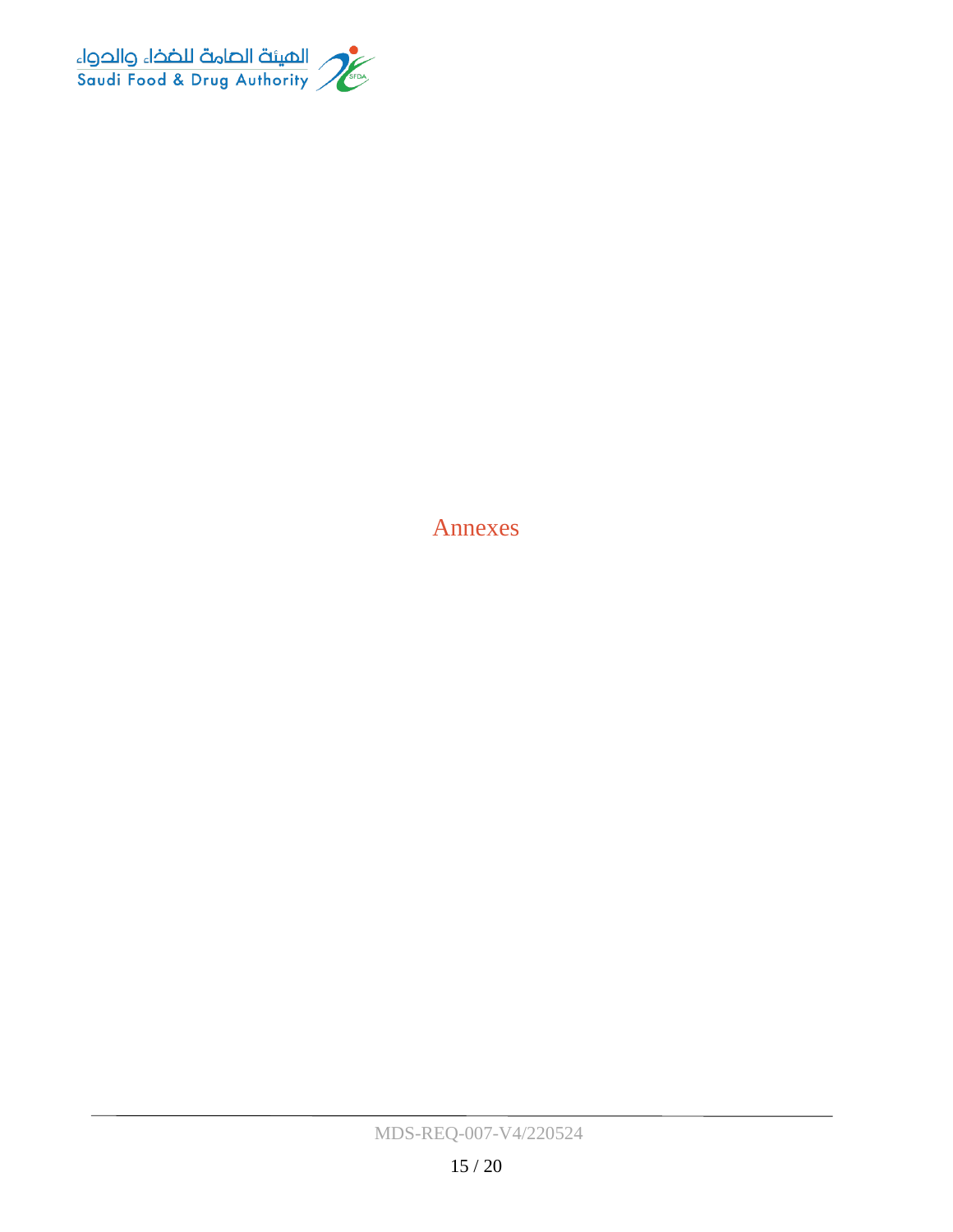

## <span id="page-15-0"></span>Annex (1): Definitions & Abbreviations

| <b>KSA</b>                       | Kingdom of Saudi Arabia                                                                                                                                                                                                                                                                                                                                                                                                                                                                                                                                                                                                                                                                                                                                                                                                                                                                                                                     |
|----------------------------------|---------------------------------------------------------------------------------------------------------------------------------------------------------------------------------------------------------------------------------------------------------------------------------------------------------------------------------------------------------------------------------------------------------------------------------------------------------------------------------------------------------------------------------------------------------------------------------------------------------------------------------------------------------------------------------------------------------------------------------------------------------------------------------------------------------------------------------------------------------------------------------------------------------------------------------------------|
| <b>SFDA</b>                      | Saudi Food and Drug Authority                                                                                                                                                                                                                                                                                                                                                                                                                                                                                                                                                                                                                                                                                                                                                                                                                                                                                                               |
| <b>MDS</b>                       | <b>Medical Devices Sector</b>                                                                                                                                                                                                                                                                                                                                                                                                                                                                                                                                                                                                                                                                                                                                                                                                                                                                                                               |
| <b>Medical Device</b>            | Any instrument, apparatus, implement, implant, in vitro reagent or calibrator,<br>software, or material used for operating medical devices, or any other similar or<br>related article, intended to be used alone or in combination with other devices for<br>diagnosis, prevention, monitoring, controlling, treatment, or alleviation of disease<br>or injury, or for compensation for an injury; investigation, replacement,<br>modification, or support of the anatomy or of a physiological process; supporting or<br>sustaining life; controlling or assisting conception; sterilization of medical devices;<br>providing information for medical or diagnostic purposes by means of in vitro<br>examination of specimens derived from the human body; and does not achieve its<br>primary intended action by pharmacological, immunological or metabolic means, but<br>which may be assisted in its intended function by such means. |
| <b>Medical Supply</b>            | A medical substances and products used in diagnosis, treatment, prosthetics,<br>orthotics, or in disability cases or other medical uses for humans, including medical<br>gases.                                                                                                                                                                                                                                                                                                                                                                                                                                                                                                                                                                                                                                                                                                                                                             |
| Accessories                      | Any material or product intended specifically to be used with a medical device to<br>enable it to achieve its purpose.                                                                                                                                                                                                                                                                                                                                                                                                                                                                                                                                                                                                                                                                                                                                                                                                                      |
| Manufacturer                     | Any national or foreign establishment the purposes of which include designing or<br>manufacturing medical devices for use under its name within the Kingdom or<br>abroad. Manufacturing includes: refurbishing, assembling, packaging, and labelling.                                                                                                                                                                                                                                                                                                                                                                                                                                                                                                                                                                                                                                                                                       |
| Establishment                    | A legal entity engaged in an activity related to medical devices.                                                                                                                                                                                                                                                                                                                                                                                                                                                                                                                                                                                                                                                                                                                                                                                                                                                                           |
| <b>Authorized Representative</b> | A legal person based in the Kingdom who has written authorization from a<br>manufacturer located outside the Kingdom to represent it in the Kingdom with<br>regard to the implementation of this Law and its Regulation.                                                                                                                                                                                                                                                                                                                                                                                                                                                                                                                                                                                                                                                                                                                    |

MDS-REQ-007-V4/220524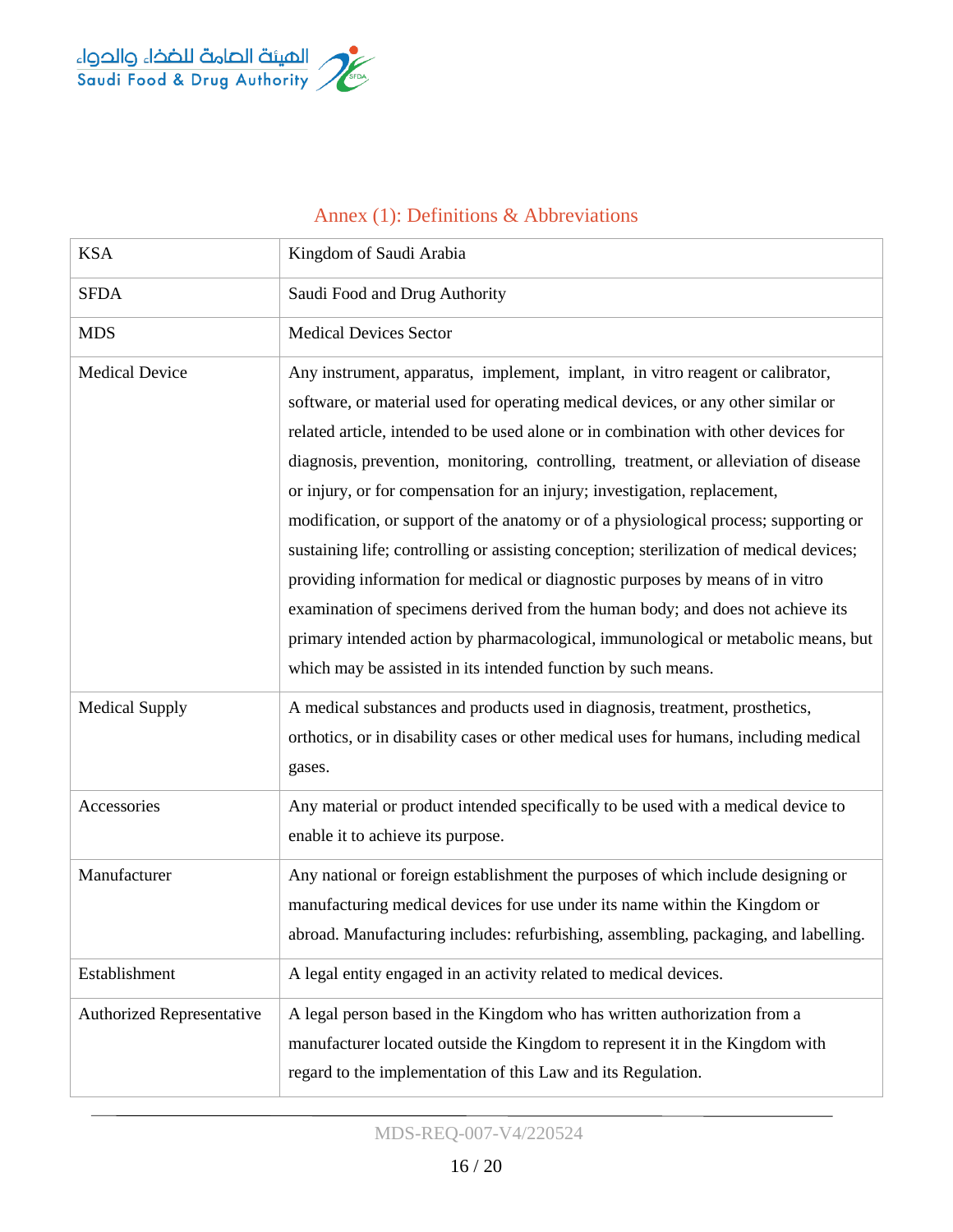

| DI                              | Device Identifier                                                                       |
|---------------------------------|-----------------------------------------------------------------------------------------|
| <b>DM</b>                       | <b>Direct Marking</b>                                                                   |
| <b>GMDN</b>                     | <b>Global Medical Device Nomenclature</b>                                               |
| <b>GTIN</b>                     | Global Trade Item Number                                                                |
| <b>HIBC</b>                     | Health Industry Bar Code                                                                |
| <b>HRI</b>                      | Human Readable Interpretation                                                           |
| <b>OEM</b>                      | Original Equipment Manufacturer                                                         |
| PI(s)                           | Production Identifier(s)                                                                |
| (Saudi-DI) database             | Saudi Arabia Unique Device Identifier Database                                          |
| <b>Medical Device Marketing</b> | The code assigned by the SFDA to one or more medical devices, that have been            |
| Authorization (MDMA)            | included in a single marketing authorization application, to indicate these devices are |
| Number                          | authorized to be placed on the KSA market.                                              |
| National Registry Number        | The number issued to a person by the SFDA under the establishment registration          |
|                                 | provisions of the Medical Devices Interim Regulation.                                   |
| <b>Medical Device National</b>  | The code assigned by the SFDA to a single medical device to indicate the device is      |
| <b>Listing Number</b>           | authorized to be placed on the KSA market and facilitate traceability.                  |
| Component                       | A part that is used to create or modify a finished medical device.                      |
| Software as a Medical           | Software as a Medical Device (SaMD) means software intended to be used for one          |
| Device (SaMD)                   | or more medical purposes that perform this purpose without being part of a hardware     |
|                                 | medical device.                                                                         |
| <b>Implantable Device</b>       | Any device, including those that are partially or wholly absorbed, which is intended:   |
|                                 | To be totally introduced into the human body or,                                        |
|                                 | To replace an epithelial surface or the surface of the eye,                             |
|                                 | by surgical intervention which is intended to remain in place after the procedure.      |
| Active Implantable Medical      | Any implantable device, the operation of which depends on a source of energy other      |
| Device                          | than that generated by the human body for that purpose, or by gravity, and which        |
|                                 | acts by changing the density of or converting that energy. Devices intended to          |
|                                 | transmit energy, substances or other elements between an active device and the          |

MDS-REQ-007-V4/220524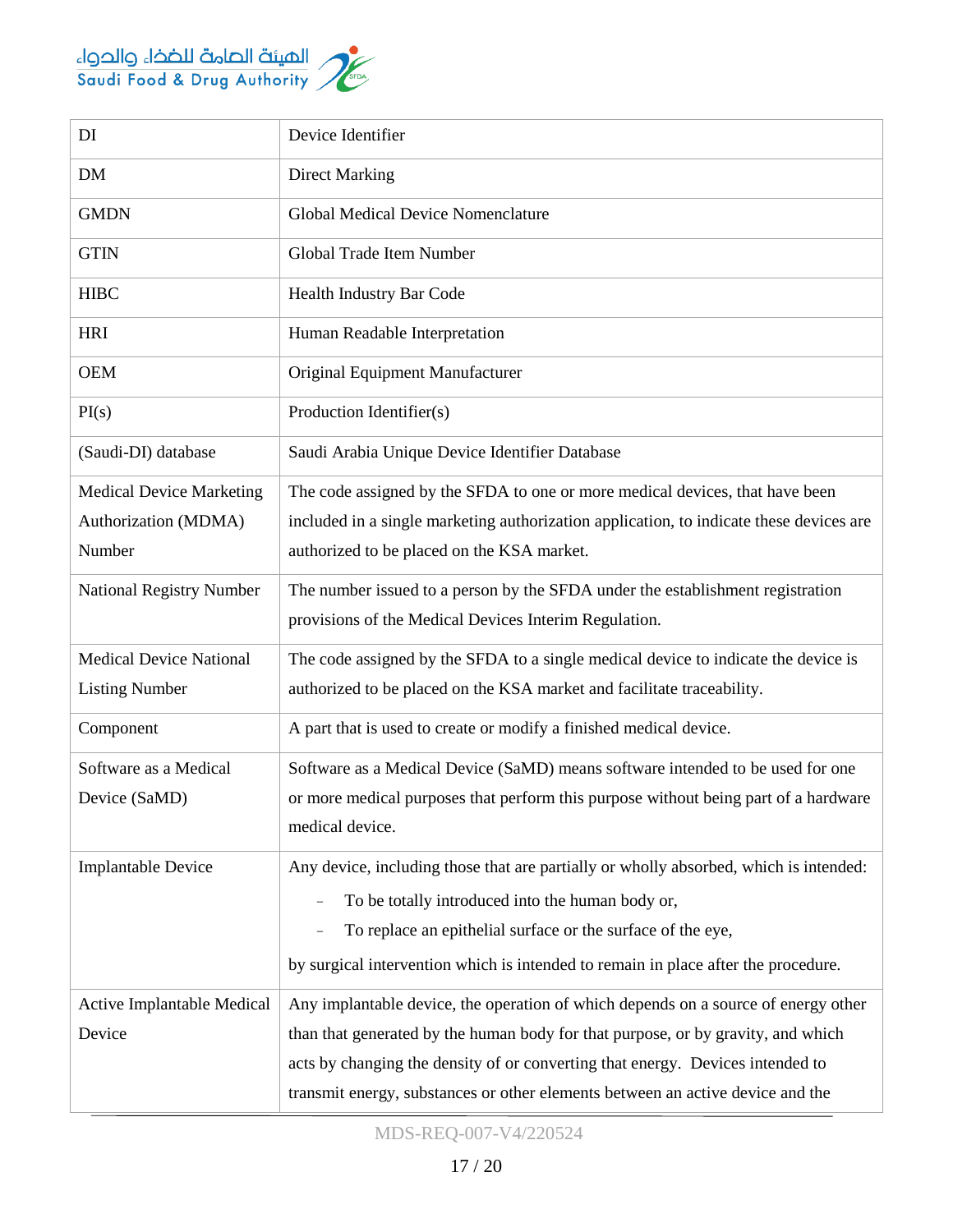

|                                  | patient, without any significant change, shall not be deemed to be active devices.   |  |  |  |
|----------------------------------|--------------------------------------------------------------------------------------|--|--|--|
|                                  | Software shall also be deemed to be an active device.                                |  |  |  |
| Configurable Device              | A device that consists of several components which can be assembled by the           |  |  |  |
|                                  | manufacturer in multiple configurations. The individual components may be medical    |  |  |  |
|                                  | devices themselves.                                                                  |  |  |  |
| <b>Reusable Devices</b>          | Devices that are used more than one time and may require cleaning, disinfection,     |  |  |  |
|                                  | sterilization, or refurbishing between uses on different patients.                   |  |  |  |
| <b>Single Use Medical Device</b> | A disposable article intended for use on a patient in a single medical procedure.    |  |  |  |
| Procedure pack                   | combined in one kit to meet user requirements, which may contain non-medical         |  |  |  |
|                                  | devices.                                                                             |  |  |  |
| Kit                              | A set of components that are packaged together and used to perform a specific in     |  |  |  |
|                                  | vitro diagnostic examination, or a part thereof                                      |  |  |  |
| <b>Unique Device</b>             | A series of numeric or alphanumeric characters that is created through a globally    |  |  |  |
| Identification (UDI)             | accepted device identification and coding standard. It allows the unambiguous        |  |  |  |
|                                  | identification of a specific device on the market. The UDI is comprised of the UDI-  |  |  |  |
|                                  | DI and the UDI-PI. Note: The word "Unique" does not imply serialization of           |  |  |  |
|                                  | individual production units.                                                         |  |  |  |
| Device Identifier                | a unique numeric or alphanumeric code specific to a device and that is also used as  |  |  |  |
| (UDI-DI)                         | the "access key" to information stored in the (Saudi-DI) database.                   |  |  |  |
| Production Identifier (UDI-      | A numeric or alphanumeric code that identifies the unit of device production. The    |  |  |  |
| $\rm{PD}$                        | different types of Production Identifier(s) include, but are not limited to, serial  |  |  |  |
|                                  | number, lot/batch number, software version number, manufacturing date and            |  |  |  |
|                                  | expiration (use by) date.                                                            |  |  |  |
| Direct Marked/Marking            | A permanent marking providing the UDI on the device itself.                          |  |  |  |
| UDI (DM UDI)                     |                                                                                      |  |  |  |
| Primary UDI-DI                   | The UDI-DI on the device's primary label, which consider a primary key in the        |  |  |  |
|                                  | database and other DIs are linked to it (e.g., packages, Direct Mark)                |  |  |  |
|                                  | For those situations where there is no device label or package containing the label, |  |  |  |
|                                  | the DM UDI-DI, or the Unit of Use UDI-DI (as applicable).                            |  |  |  |
|                                  |                                                                                      |  |  |  |

MDS-REQ-007-V4/220524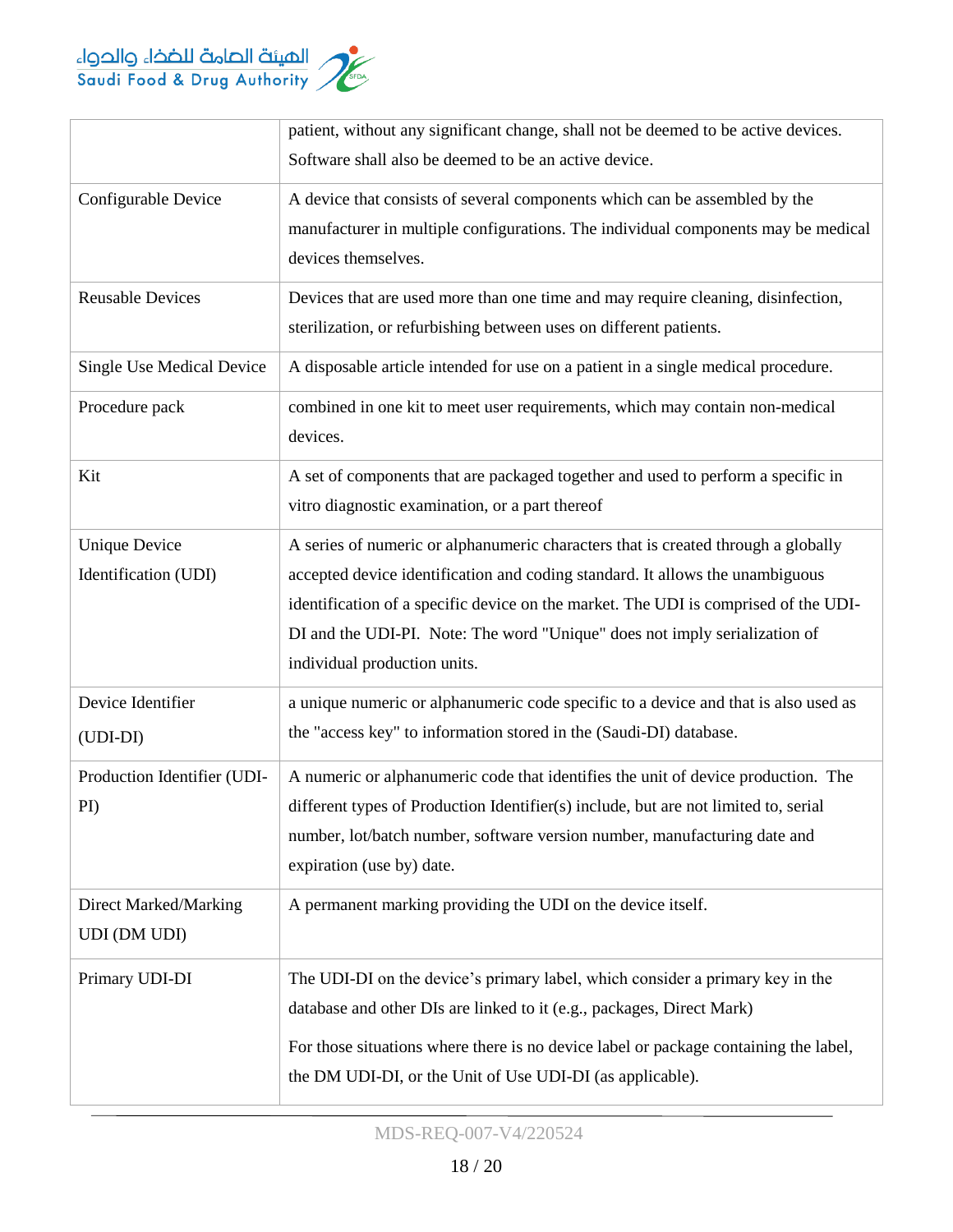

| Unit of Use DI            | a way to associate the use of a device to/on a patient to data related to that patient in |
|---------------------------|-------------------------------------------------------------------------------------------|
|                           | instances when an UDI is not labelled at the level of the device unit of use (e.g.,       |
|                           | several device units contained in a plastic bag).                                         |
| Human Readable            | A legible interpretation of the data characters as encoded in the UDI.                    |
| Interpretation (HRI)      |                                                                                           |
| Automatic Identification  | Any technology that conveys the UDI or the device identifier of a device in a form        |
| and Data Capture (AIDC)   | that can be entered into an electronic patient record or other computer system via an     |
|                           | automated process. AIDC technologies include, but are not limited to, bar codes,          |
|                           | smart cards, biometrics and RFID.                                                         |
| Label                     | Any written statement, information, or illustration printed on a medical device,          |
|                           | including identifying information, technical description, method of use, and manner       |
|                           | of storage and transportation.                                                            |
| Primary Label             | The label on the device itself, or, if there is no label or label information on the      |
|                           | device itself, on the label of the package containing the device                          |
| Primary package           | This is the lowest level of a medical device package containing a full UDI.               |
| Package                   | The various levels of homogenous packages that contain a defined quantity of a            |
|                           | single type (a single UDI-DI) of devices, e.g. each carton or case.                       |
| <b>Shipping Container</b> | A container used during the shipment or transportation of devices, such as a pallet or    |
|                           | tote, and whose contents vary both within the container and from one shipment to          |
|                           | another. Shipping container's traceability is controlled by a process specific to the     |
|                           | applicable logistics systems.                                                             |
| Radio Frequency           | An AIDC technology that uses communication by radio waves to exchange data                |
| Identification (RFID)     | between a reader and an electronic tag attached to an object, for the purpose of          |
|                           | identification.                                                                           |